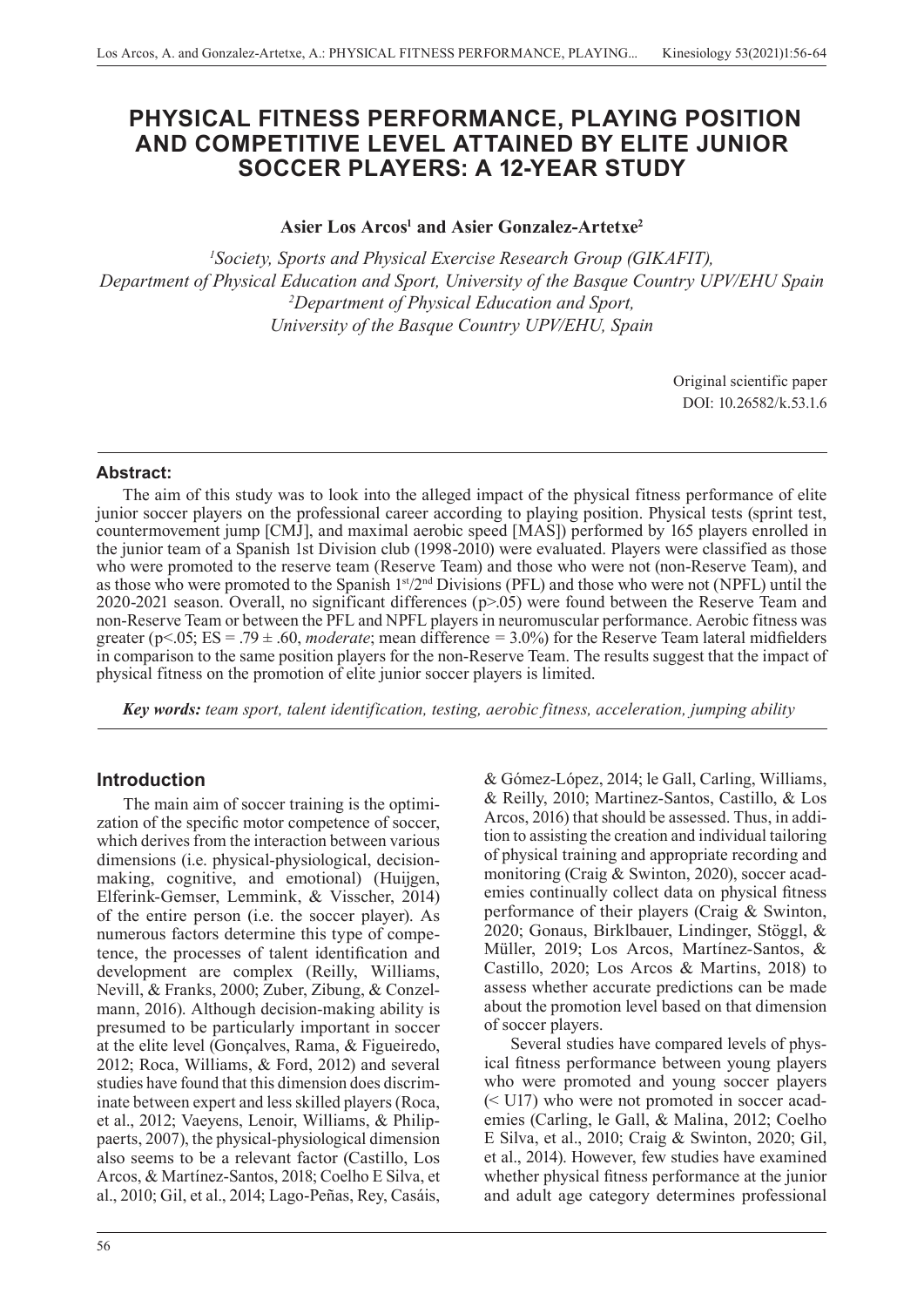careers of soccer players from elite soccer schools (Castillo, et al., 2018, 2019; Martinez-Santos, et al., 2016), that is, when the relative age effect (RAE) becomes reduced. Since the selection of players to compete at a high level is of great importance in elite soccer academies and the transition from the academy to the professional level (Mills, Butt, Maynard, & Harwood, 2012) is a critical stage in the progress of every player's career (Vaeyens, Coutts, & Philippaerts, 2005), several studies have assessed the importance of the anthropometric profile (Vega, Gonzalez-Artetxe, Aguinaco, & Los Arcos, 2020) and physical fitness performance in two elite Spanish reserve teams (Castillo, et al., 2018; Los Arcos, et al., 2020; Martinez-Santos, et al., 2016). Martinez-Santos et al. (2016) and Castillo et al. (2018) found that neuromuscular performance, except for central defenders, and endurance performance were not relevant physical parameters for being promoted from an elite reserve team to the top level of soccer in Spain. These results suggested that the players in an elite Spanish reserve team not only possessed right neuromuscular and endurance profiles required for Spanish high-level soccer players (Castillo, et al., 2018; Martinez-Santos, et al., 2016), but also that playing position should be considered in this type of analysis.

With respect to the previous step to the elite reserve team, few studies have assessed the relevance of physical fitness performance in junior soccer players. Similarly to the studies carried out with elite reserve team players (Castillo, et al., 2018; Martinez-Santos, et al., 2016), no differences were found in physical characteristics (i.e. Abalakov jump, 10 m and 30 m sprints and flexibility) between the U18 age category players promoted to an elite soccer club from the Spanish "La Liga" and those not promoted (Castillo, et al., 2019). Although it seems that physical fitness performance does not determine the promotion from the junior and reserve teams to the elite soccer team in a soccer school, little is still known about this issue and more studies are needed to help researchers and practitioners within soccer academies adequately assess the relevance of junior players' physical fitness performance to their success in the sport (i.e. promotion to top-level soccer teams) (Craig & Swinton, 2020). Thus, the main purpose of this study was to research the alleged impact of physical fitness performance of Spanish elite junior soccer players on their professional career according to playing positions. Our hypothesis was that better physical fitness performance of junior soccer players in an elite soccer academy was not advantageous for their promotion to the reserve team of the club and to high-level soccer.

# **Methods**

#### **Participants**

One hundred sixty-five players (age =  $18.5 \pm 0.6$ ) years), belonging to the junior team of a Spanish elite soccer academy participated in the study. They competed in the junior Spanish 1<sup>st</sup> Division during the period 1998-1999 to 2009-2010. We classified the participating junior players into those who were promoted to the reserve team (Reserve Team) of the same club and those who were not (non-Reserve Team). Moreover, after reviewing the sports careers of all the players included in our sample up to the end of the 2016-2017 season and identifying their highest competitive level, we assigned them to one of the two following groups (Martinez-Santos, et al., 2016; Vega, et al., 2020): 1) Professional Football League (PFL): players who succeeded in signing a contract and played at least one match as a fulltime professional with the Spanish  $1<sup>st</sup>$  or  $2<sup>nd</sup>$  Division; 2) and semi-professional (non-Professional FL – NPFL): players who never signed a contract with a Spanish  $1<sup>st</sup>$  or  $2<sup>nd</sup>$  Division club. In addition to the highest performance level attained, the playing positions of the 165 players we recorded based on the criteria of their trainer (Castillo, et al., 2018; Los Arcos & Martins, 2018; Martinez-Santos, et al., 2016): goalkeepers ( $n = 13$ ), lateral defenders (n  $= 31$ ), central defenders (n = 30), lateral midfielders  $(n = 31)$ , central midfielders  $(n = 27)$ , and forwards  $(n = 33)$ .

### **Procedure**

This research was carried out in a Spanish club that has run its own elite academy since 1982. We collected the scores from the physical conditioning tests performed by the elite junior soccer players of the club during the period 1998-1999 to 2009- 2010, comprising 12 seasons in total. We calculated the percentage of players who: a) played in the junior team and were later promoted to the club's reserve team; and b) played in the junior team and later reached professional competitive level (PFL = Spanish 1<sup>st</sup> and  $2<sup>nd</sup>$  Division). Moreover, we compared performance using the same physical fitness parameters between junior players who were or were not promoted to the reserve team and between those who did or did not compete in the PFL (Spanish  $1<sup>st</sup>$  and  $2<sup>nd</sup>$  Divisions), according to their playing positions.

According to the protocols established by the club, players had to complete the same battery of physical tests, including CMJ, linear 5 and 15 m sprints and the Université de Montréal Track Test (UM-TT), four times during the season (August– December–February/March–May/June). Before the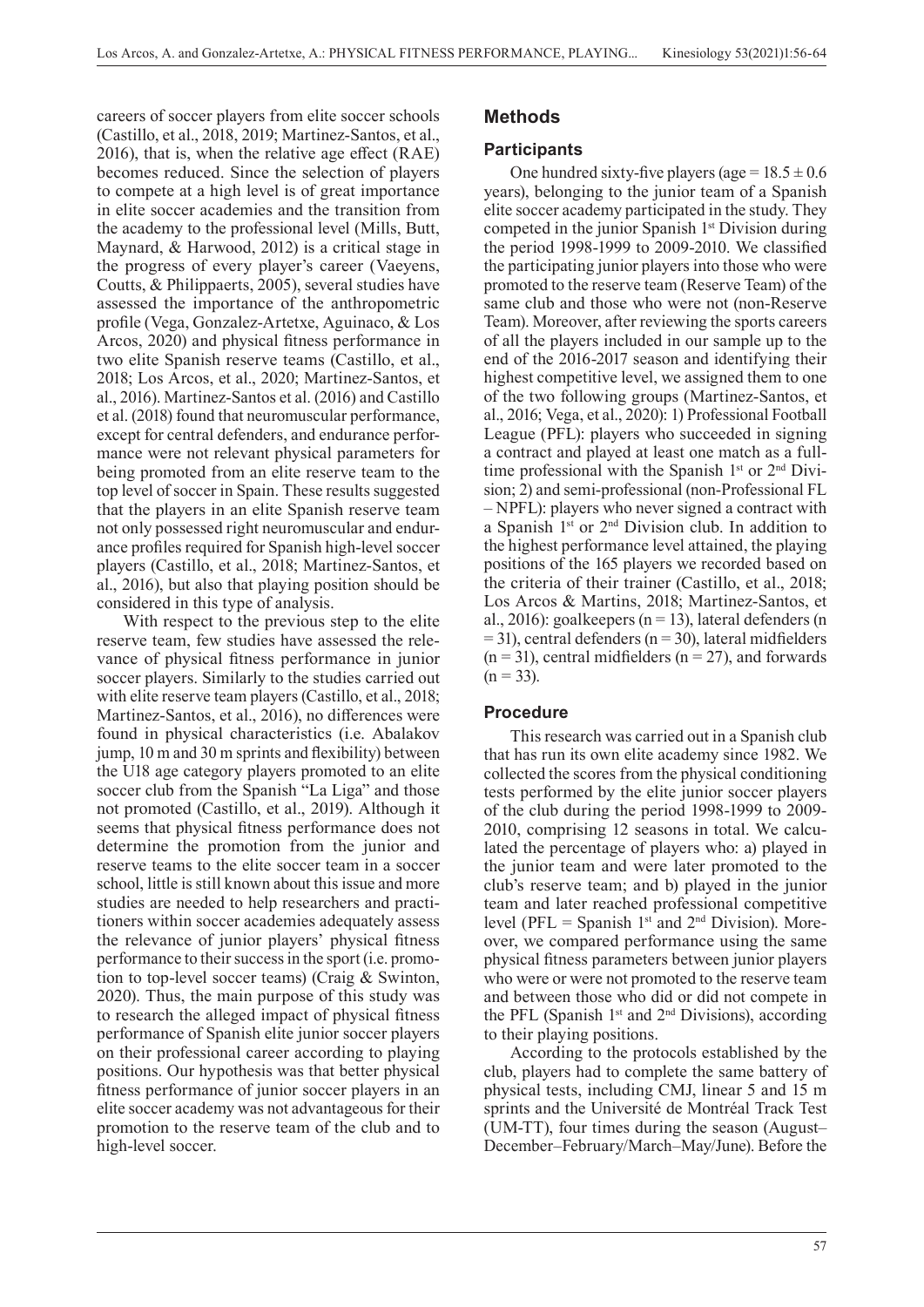testing sessions, the participants were instructed to refrain from strenuous exercise for at least 48 h in advance and to consume their normal pretraining diet. They were already familiar with the exercises because the same battery of physical tests was used for all teams (i.e., U13, U14, U15, U16, U17, and U19) in the soccer school. The tests were carried out in the same sport facilities*.* Before each testing session, the same standardized warm-up was performed, consisting of five minutes of self-paced low-intensity running, mobility exercises, strides, and acceleration drills. Mean values of all tests performed by each player during the season were recorded for analysis.

# **Physical fitness assessment**

*Sprint test*. The sprint test consisted of three maximal sprints over 15 m with a 120 s rest period between each trial, giving enough time to walk back to the start line and wait for another turn (Martinez-Santos, et al., 2016). The players, standing 0.5 m behind the starting point, set off when they felt ready. The score was measured with an accuracy of  $\pm 0.001$  s by means of a system of photocell gates (Racetime 2, Microgate, Italy) placed 0.4 m above the ground. The timer, automatically activated as the players crossed the first gate at the 0.0 m mark, recorded split times at 5 m and 15 m. The best sprint time (i.e., 5m and 15m) in each test session was subsequently used to calculate the mean for the season. The sprint test provided high values of reliability for measuring the sprinting performance on short distance in soccer players (Altmann, Ringhof, Neumann, Woll, & Rumpf, 2019; Los Arcos, Mendiguchia, & Yanci, 2017).

*Jumping tests (CMJ and CMJA)*. Players were asked to perform a maximal countermovement vertical jump (CMJ) on a jumping mat (Newtest OY, Oulu, Finland), with their hands on their hips. They started the jump from an extended leg position, going down to a 90º knee flexion immediately followed by a subsequent concentric action for maximal height and trying to land in a position as similar as possible to that at the take-off. Jump height was calculated from the flight time. Three attempts, interspersed with an approximately 20-second rest between jumps, were recorded. The CMJA was similar to the CMJ, but in this case, an arm swing was allowed. As with the CMJ, three attempts, interspersed with an approximately 20-second rest between jumps, were executed. The best jump (i.e. CMJ and CMJA) in each test session was subsequently used to calculate the mean for the season. Both tests provided high values of reliability for tests measuring jumping performance in soccer players (Los Arcos, et al., 2017; Rodríguez-Rosell, Mora-Custodio, Franco-Márquez, Yañez-García, & González-Badillo, 2017).

*Continuous maximal multistage running field test*. The Université de Montréal Track Test (UM-TT) (Léger & Boucher, 1980) was used to determine maximal aerobic speed (MAS). The initial speed of the multistage test was set at 6.00  $km \cdot h^{-1}$ ; thereafter, it increased by 1.20 km $\cdot h^{-1}$  in stages of a two-minute duration (Léger & Boucher, 1980). Players ran, guided by cones located at specific sites on the field, following instructions aided by whistles. The test was stopped when the subject was either at least nine meters behind the appropriate cone at the sound signal, or felt that he could not complete the stage (Léger & Boucher, 1980; Los Arcos, et al., 2019). The speed at the last completed stage measured with the UM-TT was taken as the MAS in  $km \cdot h^{-1}$  (Léger & Boucher, 1980). The UM-TT is a valid and reliable test to estimate VO2max of trained young males (Kuipers, Verstappen, Keizer, Geurten, & van Kranenburg, 1985; Léger & Boucher, 1980).

# **Statistical analysis**

Results are presented as mean  $\pm$  standard deviation (SD). Variables were normally distributed and satisfied the equality of variances according to the Kolmogorov-Smirnov test and Levene test, respectively. Thus, the Student *t*-test for independent samples was used to compare physical fitness performance levels between the non-Reserve Team and Reserve Team players and between the NPFL and PFL players by playing positions. In addition, practical differences were assessed using Cohen's d effect size (Cohen, 1988) and calculated using the modified statistical Excel spreadsheet provided by Hopkins (2007). Effect sizes (ES) between  $< 0.2$ , 0.2-0.6, 0.6-1.2, 1.2-2.0, and 2.0-4.0 were considered *trivial*, *small*, *moderate*, *large*, and *very large*, respectively (Hopkins, Marshall, Batterham, & Hanin, 2009).

# **Results**

### **Promotion success**

Out of the total number of junior players 34%, 12%, and 4% were promoted to the reserve team, the Spanish  $1<sup>st</sup> Division$ , and the Spanish  $2<sup>nd</sup> Division$ , respectively. Out of the players who were promoted from the junior to the reserve team, 7%, 15%, 19%, 20%, 17%, and 22% were goalkeepers, central defenders, lateral defenders, central midfielders, lateral midfielders, and forwards, respectively.

### **Promotion and physical fitness performance**

Overall, no significant differences  $(p>0.05)$  were found between the Reserve Team and non-Reserve Team or between the PFL and NPFL players in neuromuscular performance for any of the playing positions (Tables 1 and 2).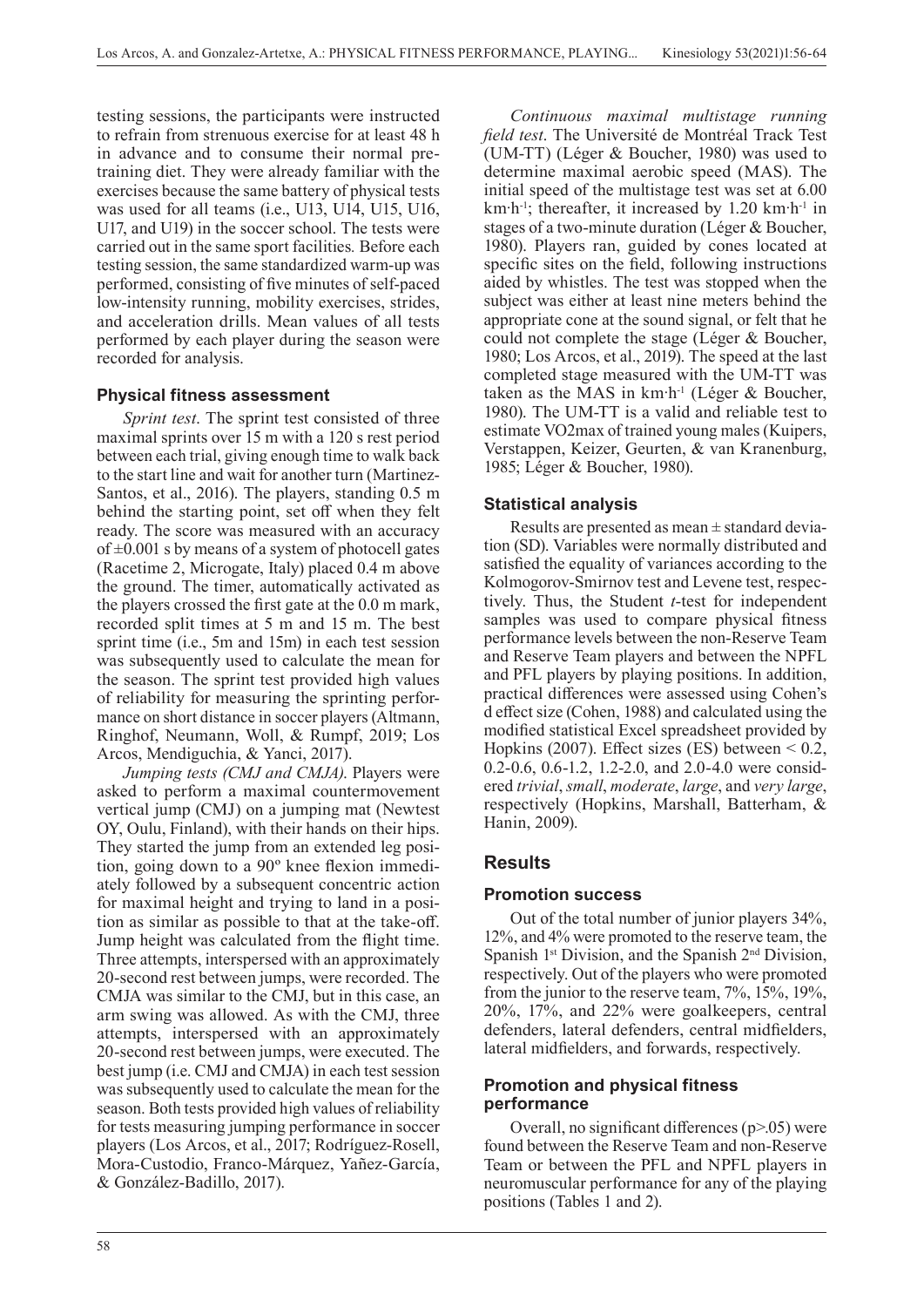|     |                 |                     |                        | Difference in means (%) | р   | Effect size       |
|-----|-----------------|---------------------|------------------------|-------------------------|-----|-------------------|
|     |                 | non-Reserve Team    | Reserve Team           |                         |     |                   |
| Gs  | 5m              | $.98 + .03$         | $.97{\pm}.02$          | $-.1$                   | .89 | $-03; \pm 1.05$   |
|     | 15 <sub>m</sub> | $2.33 \pm 0.05$     | $2.37 \pm .05$         | 1.9                     | .26 | $.76; \pm 1.35$   |
|     |                 | non-Professional FL | Professional FL        |                         |     |                   |
|     | 5 <sub>m</sub>  | $.98 \pm .03$       | $.97 \pm .02$          | $-.1$                   | .89 | $-03; \pm 1.05$   |
|     | 15m             | $2.33 \pm 0.05$     | $2.37 \pm .05$         | 1.9                     | .26 | $.76; \pm 1.35$   |
| LDs |                 | non-Reserve Team    | Reserve Team           |                         |     |                   |
|     | 5m              | $.99 \pm .05$       | $.96 \pm .03$          | $-2.6$                  | .11 | $-54; \pm 49$     |
|     | 15 <sub>m</sub> | $2.34 \pm 0.07$     | $2.29 \pm .06$         | $-1.8$                  | .12 | $-58; \pm 56$     |
|     |                 | non-Professional FL | <b>Professional FL</b> |                         |     |                   |
|     | 5m              | $.99 \pm .04$       | $.96 \pm .04$          | $-2.8$                  | .18 | $-.64; \pm .80$   |
|     | 15m             | $2.33 \pm 0.07$     | $2.30 \pm 0.07$        | $-1.6$                  | .30 | $-.54; \pm 1.00$  |
| CDs |                 | non-Reserve Team    | Reserve Team           |                         |     |                   |
|     | 5m              | $.97 \pm .04$       | $.95 \pm .02$          | $-2.4$                  | .19 | $-.54; \pm .42$   |
|     | 15m             | $2.34 \pm 0.07$     | $2.30 \pm 0.05$        | $-1.8$                  | .11 | $-.61; \pm .58$   |
|     |                 | non-Professional FL | Professional FL        |                         |     |                   |
|     | 5m              | $.97 \pm .04$       | $.95 \pm .02$          | $-2.0$                  | .35 | $-46; \pm 45$     |
|     | 15m             | $2.34 \pm 0.07$     | $2.29 \pm .06$         | $-1.9$                  | .17 | $-63; \pm 73$     |
| LMs |                 | non-Reserve Team    | Reserve Team           |                         |     |                   |
|     | 5m              | $.97 \pm .04$       | $.97 \pm .03$          | $\cdot$                 | .93 | $.05; \pm .59$    |
|     | 15m             | $2.32 \pm .07$      | $2.31 \pm .04$         | $-.5$                   | .64 | $-16; \pm 49$     |
|     |                 | non-Professional FL | Professional FL        |                         |     |                   |
|     | 5 <sub>m</sub>  | $.97 \pm .04$       | $.96 \pm .02$          | $-.4$                   | .81 | $-.12; \pm .70$   |
|     | 15m             | $2.32 \pm .06$      | $2.30 \pm .03$         | $-1.0$                  | .55 | $-.34; \pm .54$   |
| CMs |                 | non-Reserve Team    | Reserve Team           |                         |     |                   |
|     | 5m              | $.98 + .03$         | $.99 \pm .04$          | $.5\,$                  | .75 | $.17; \pm .80$    |
|     | 15 <sub>m</sub> | $2.36 \pm .05$      | $2.35 \pm .05$         | $-.3$                   | .67 | $-16; \pm .68$    |
|     |                 | non-Professional FL | Professional FL        |                         |     |                   |
|     | 5m              | $.99 \pm .03$       | $.96 \pm .03$          | $-2.4$                  | .17 | $-.69; \pm 1.01$  |
|     | 15m             | $2.36 \pm .05$      | $2.33 \pm .05$         | $-1.0$                  | .32 | $-0.51; \pm 1.34$ |
| Fs  |                 | non-Reserve Team    | Reserve Team           |                         |     |                   |
|     | 5m              | $.98 \pm .04$       | $.95 \pm .02$          | $-2.4$                  | .03 | $-.64; \pm .46$   |
|     | 15m             | $2.32 \pm .06$      | $2.28 \pm .04$         | $-1.5$                  | .08 | $-.53; \pm .46$   |
|     |                 | non-Professional FL | Professional FL        |                         |     |                   |
|     | 5m              | $.97 + .04$         | $.96 + .02$            | $-.9$                   | .53 | $-.26; \pm .55$   |
|     | 15m             | $2.30 \pm .06$      | $2.29 \pm .05$         | $-.3$                   | .66 | $-.13; \pm .66$   |

*Table 1. Differences in sprint performance (s) between those who were not promoted to the Reserve Team (non-Reserve Team) and those who were (Reserve Team players), and between those who were not promoted to the first or second division (non-Professional FL players) and those who were (Professional FL players), by playing positions*

Note. **Non-Reserve Team**: goalkeepers (Gs) (n =10); lateral defenders (LDs) (n = 20); central defenders (CDs) (n = 22); lateral midfielders (LMs) (n = 20); central midfielders (CMs) (n = 15); forwards (Fs) (n = 20). **Reserve Team**: goalkeepers (Gs) (n =3); lateral defenders (LDs) (n = 10); central defenders (CDs) (n = 8); lateral midfielders (LMs) (n = 8); central midfielders (CMs) (n = 11); forwards (Fs) (n = 13). **Non-Professional FL**: goalkeepers (Gs) (n =10); lateral defenders (LDs) (n = 25); central defenders (CDs) (n = 24); lateral midfielders (LMs) (n = 25); central midfielders (CMs) (n = 22); forwards (Fs) (n = 27). **Professional FL**: goalkeepers (Gs) (n =3); lateral defenders (LDs) (n = 5); central defenders (CDs) (n = 6); lateral midfielders (LMs) (n = 3); central midfielders (CMs) (n = 4); forwards (Fs)  $(n = 6)$ .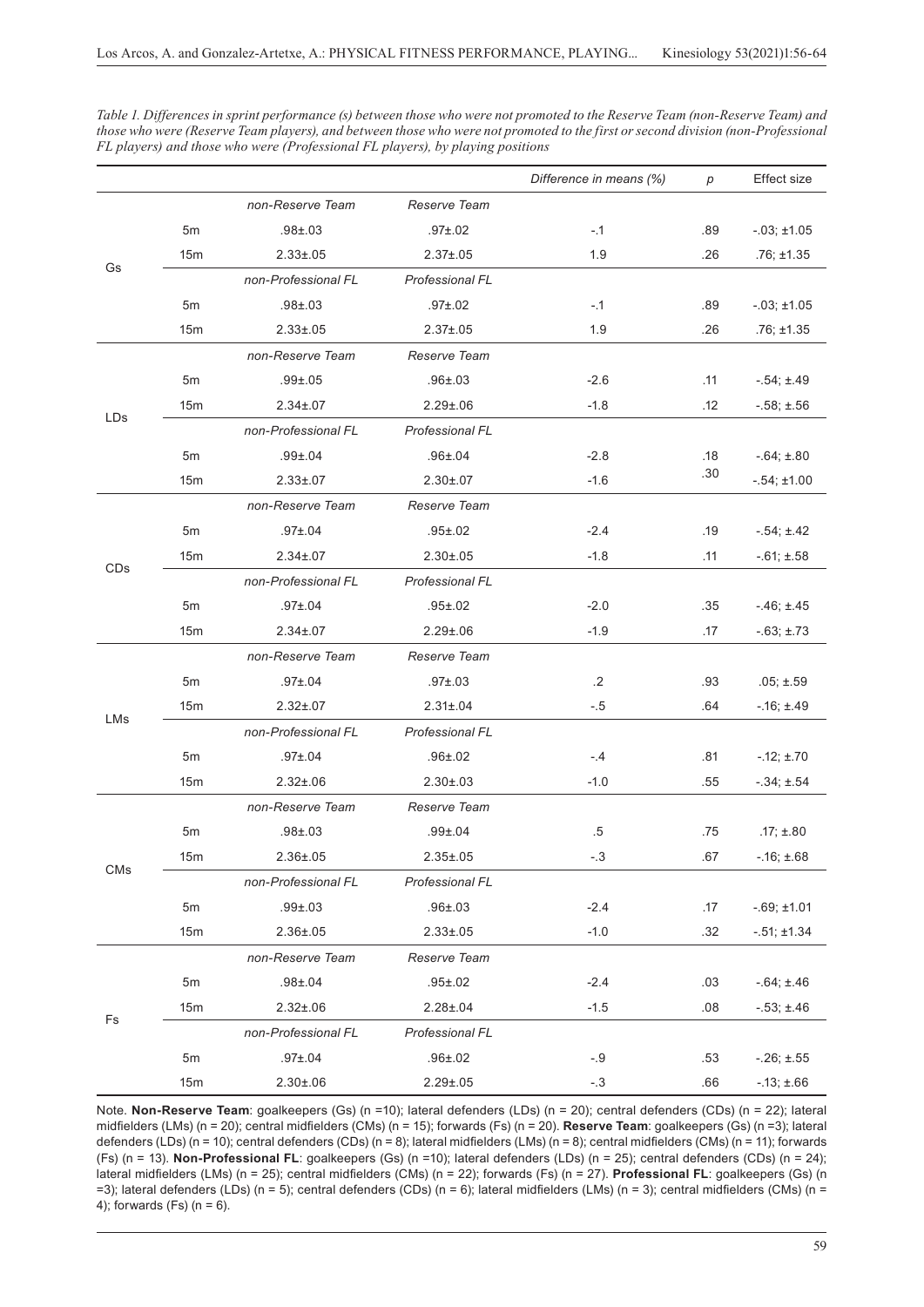Difference in means (%) p Effect size Gs *non-Reserve Team Reserve Team* CMJ 45.6±4.3 40.5±3.8 -11.1 .09 -1.08; ±1.30 CMJA 53.6±3.6 46.6±5.2 -13.3 .02\* 1.79; ±2.41 *non-Professional FL Professional FL* CMJ 45.6±4.3 40.5±3.8 -11.1 .09 -1.08; ±1.30 CMJA 53.6±3.6 46.6±5.2 -13.3 .02\* 1.79; ±2.41 LDs *non-Reserve Team Reserve Team* CMJ 44.7±3.8 47.4±4.6 5.9 .10 .68; ±.74 CMJA 51.6±4.1 55.8±4.8  $8.1$  .02\* .99; ±.72 *non-Professional FL Professional FL* CMJ 45.5±4.2 45.7±4.8 .3 .95 .03; ±1.07 CMJA 52.6±4.6 54.8±5.0 4.1 .36 .45; ±1.02 CDs *non-Reserve Team Reserve Team* CMJ 43.5±4.4 45.3±3.4 4.5 .29 .41; ±.59 CMJA 50.5±4.2 53.3±4.2 5.7 .12 .64; ±.71 *non-Professional FL Professional FL* CMJ 43.4±4.2 46.2±3.4 6.7 .14 .65; ±.68 CMJA 50.6±4.2 53.5±4.7 5.7 .15 .67; ±.92 LMs *non-Reserve Team Reserve Team* CMJ 45.3±4.0 43.5±3.6 -3.9 .26 -.43; ±.62 CMJA 53.0±5.1 50.6±3.6 -4.3 -4.3 .21 -.45; ±.53 *non-Professional FL Professional FL* CMJ 44.8±4.0 44.3±3.7 -1.0 .83 -13; ±1.62 CMJA 52.4±5.0 50.9±2.1 -2.1 .63 -.28; ±.61 C<sub>Ms</sub> *non-Reserve Team Reserve Team* CMJ 42.5±3.8 42.4±2.5 .1 .98 -.01; ±.53 CMJA 49.2±5.3 49.8±3.6 1.6 .74 .12; ±.54 *non-Professional FL Professional FL* CMJ 42.5±3.4 42.4±2.9 -.5 .89 -.08; ±1.50 CMJA 49.1±4.8 52.1±1.8 6.5 .31 .59; ±.55 Fs *non-Reserve Team Reserve Team* CMJ 44.1±4.4 45.9±5.9 3.7 .34 .38; ±.72 CMJA 50.3±3.8 53.3±6.3 5.6 .10 .75; ±.85 *non-Professional FL Professional FL* CMJ 45.1±5.2 43.7±4.2 -2.8 .56 -.25; ±.70

*Table 2. Differences in jump performance (cm) between those who were not promoted to the Reserve Team non-Reserve Team) and those who were (Reserve Team players), and between those who were not promoted to the first or second division (non-Professional FL players) and those who were (Professional FL players), by playing positions*

Note. **Non-Reserve Team**: goalkeepers (Gs) (n =10); lateral defenders (LDs) (n = 20); central defenders (CDs) (n = 22); lateral midfielders (LMs) (n = 20); central midfielders (CMs) (n = 15); forwards (Fs) (n = 20). **Reserve Team**: goalkeepers (Gs) (n =3); lateral defenders (LDs) (n = 10); central defenders (CDs) (n = 8); lateral midfielders (LMs) (n = 8); central midfielders (CMs) (n = 11); forwards (Fs) (n = 13). **Non-Professional FL**: goalkeepers (Gs) (n =10); lateral defenders (LDs) (n = 25); central defenders (CDs) (n = 24); lateral midfielders (LMs) (n = 25); central midfielders (CMs) (n = 22); forwards (Fs) (n = 27). **Professional FL**: goalkeepers (Gs) (n =3); lateral defenders (LDs) (n = 5); central defenders (CDs) (n = 6); lateral midfielders (LMs) (n = 3); central midfielders (CMs) (n = 4); forwards (Fs) (n = 6).

CMJA 51.5±5.4 51.5±3.9 .3 .98 .01; ±.63

\* p<.05, significant differences.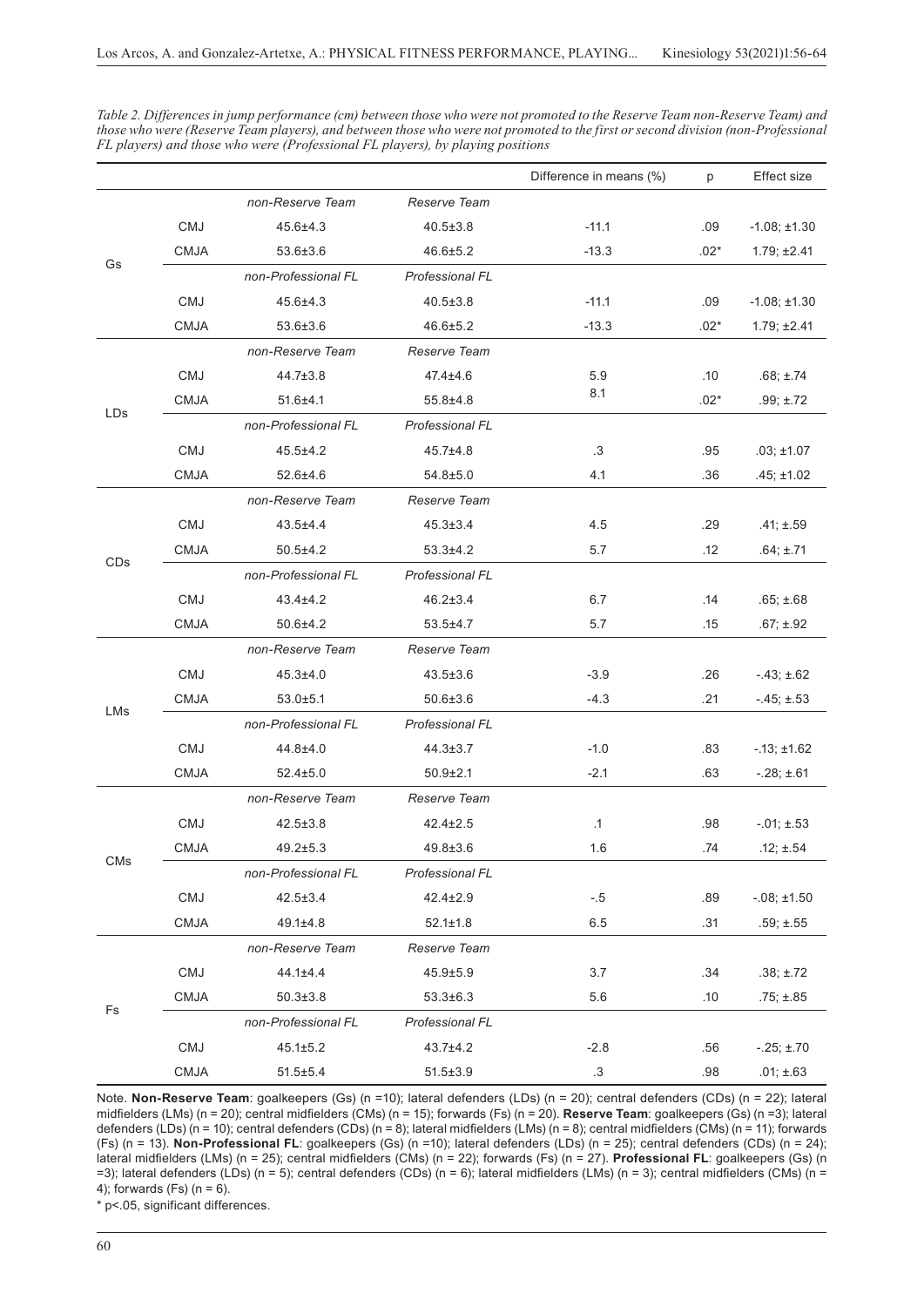|                       |                     |                        | Difference in means (%) | p   | <b>Effect size</b> |
|-----------------------|---------------------|------------------------|-------------------------|-----|--------------------|
|                       | non-Reserve Team    | Reserve Team           |                         |     |                    |
|                       | $16.6 \pm .6$       | $16.7 \pm .7$          | .9                      | .53 | $.24; \pm .69$     |
| <b>LDs</b>            | non-Professional FL | <b>Professional FL</b> |                         |     |                    |
|                       | $16.6 \pm .7$       | $17.0 \pm .3$          | 2.7                     | .17 | $.64; \pm .54$     |
|                       | non-Reserve Team    | Reserve Team           |                         |     |                    |
|                       | $16.7 \pm .7$       | $16.5 \pm .4$          | $-1.2$                  | .42 | $-.29; \pm .47$    |
| CDs                   | non-Professional FL | <b>Professional FL</b> |                         |     |                    |
|                       | $16.7 \pm .7$       | $16.4 \pm .3$          | $-2.0$                  | .23 | $-.50; \pm .45$    |
|                       | non-Reserve Team    | Reserve Team           |                         |     |                    |
| LMs                   | $16.7 \pm .6$       | $17.2 \pm .5$          | 3.0                     | .04 | $.79; \pm .60$     |
|                       | non-Professional FL | <b>Professional FL</b> |                         |     |                    |
|                       | $16.9 + 6$          | $17.2 \pm .5$          | 2.0                     | .38 | $.52; \pm 1.35$    |
|                       | non-Reserve Team    | Reserve Team           |                         |     |                    |
| <b>CM<sub>s</sub></b> | $16.5 \pm .5$       | $17.0 \pm .8$          | 2.9                     | .06 | $.96; \pm .92$     |
|                       | non-Professional FL | <b>Professional FL</b> |                         |     |                    |
|                       | $16.7 \pm .6$       | $17.1 \pm .8$          | 2.6                     | .22 | $.70; \pm 1.58$    |
|                       | non-Reserve Team    | Reserve Team           |                         |     |                    |
| Fs                    | $16.4 \pm .8$       | $16.3 + 6$             | $-1.0$                  | .52 | $-.20; \pm .50$    |
|                       | non-Professional FL | <b>Professional FL</b> |                         |     |                    |
|                       | $16.4 \pm .8$       | $16.4 \pm .4$          | .5                      | .83 | $.09; \pm .49$     |

*Table 3. Differences in aerobic fitness performance (MAS, km·h-1) between those who were not promoted to the Reserve Team (non-Reserve Team) and those who were (Reserve Team players), and between those who were not promoted to the first or second division (non-Professional FL players) and those who were (Professional FL players), by playing positions*

Note. Non-Reserve Team: lateral defenders (LDs) (n = 20); central defenders (CDs) (n = 22); lateral midfielders (LMs) (n = 20); central midfielders (CMs) (n = 15); forwards (Fs) (n = 20). Reserve Team: lateral defenders (LDs) (n = 10); central defenders (CDs) (n = 8); lateral midfielders (LMs) (n = 8); central midfielders (CMs) (n = 11); forwards (Fs) (n = 13). Non-Professional FL: lateral defenders (LDs) (n = 25); central defenders (CDs) (n = 24); Lateral Midfielders (LMs) (n = 25); central midfielders (CMs) (n = 22); forwards (Fs) (n = 27). Professional FL: lateral defenders (LDs) (n = 5); central defenders (CDs) (n = 6); lateral midfielders (LMs) (n = 3); central midfielders (CMs) ( $n = 4$ ); forwards (Fs) ( $n = 6$ ).

\* p<.05, significant differences.

No significant differences (p>.05) were found between the Reserve Team and non-Reserve Team or between the PFL and NPFL players in aerobic fitness for any of the playing positions, except for the lateral midfielders. Specifically, aerobic fitness was greater (p<.05; ES = .79 ± .60, *moderate*) in the Reserve Team lateral midfielders in comparison with that for the non-Reserve Team (Table 3).

### **Discussion and conclusions**

The purpose of this study was to investigate the alleged impact of physical fitness performance (i.e. 5m and 15m, CMJ, CMJA, MAS) of elite junior soccer players on their professional career according to playing positions. The main findings were as follows: a) 34% and 12% of all junior players were promoted to the reserve team and to the 1<sup>st</sup> Division, respectively; b) overall, the elite junior players who were promoted to the reserve team of the club and to a high-level soccer did not perform better on

neuromuscular tests than the other players; and c) aerobic fitness of the promoted lateral midfielders was greater compared with that of the rest of the lateral midfielders. The results suggest that the impact of physical fitness on the promotion of elite junior soccer players is limited.

#### **Promotion success**

Out of all the players enrolled in the junior team of this Spanish 1<sup>st</sup> Division elite soccer academy in the 1998-2010 period 16% were promoted to the 1<sup>st</sup> or 2<sup>nd</sup> Spanish Divisions in later years. In the same elite soccer academy, three out of ten players enrolled in the reserve team in the 1994-2012 period competed in the Spanish high level soccer (Castillo, et al., 2018). This suggests that success in the promotion to a high-level soccer is considerably limited in junior soccer players. As talent identification is a long process, the earlier the decision is made the greater the uncertainty about the outcome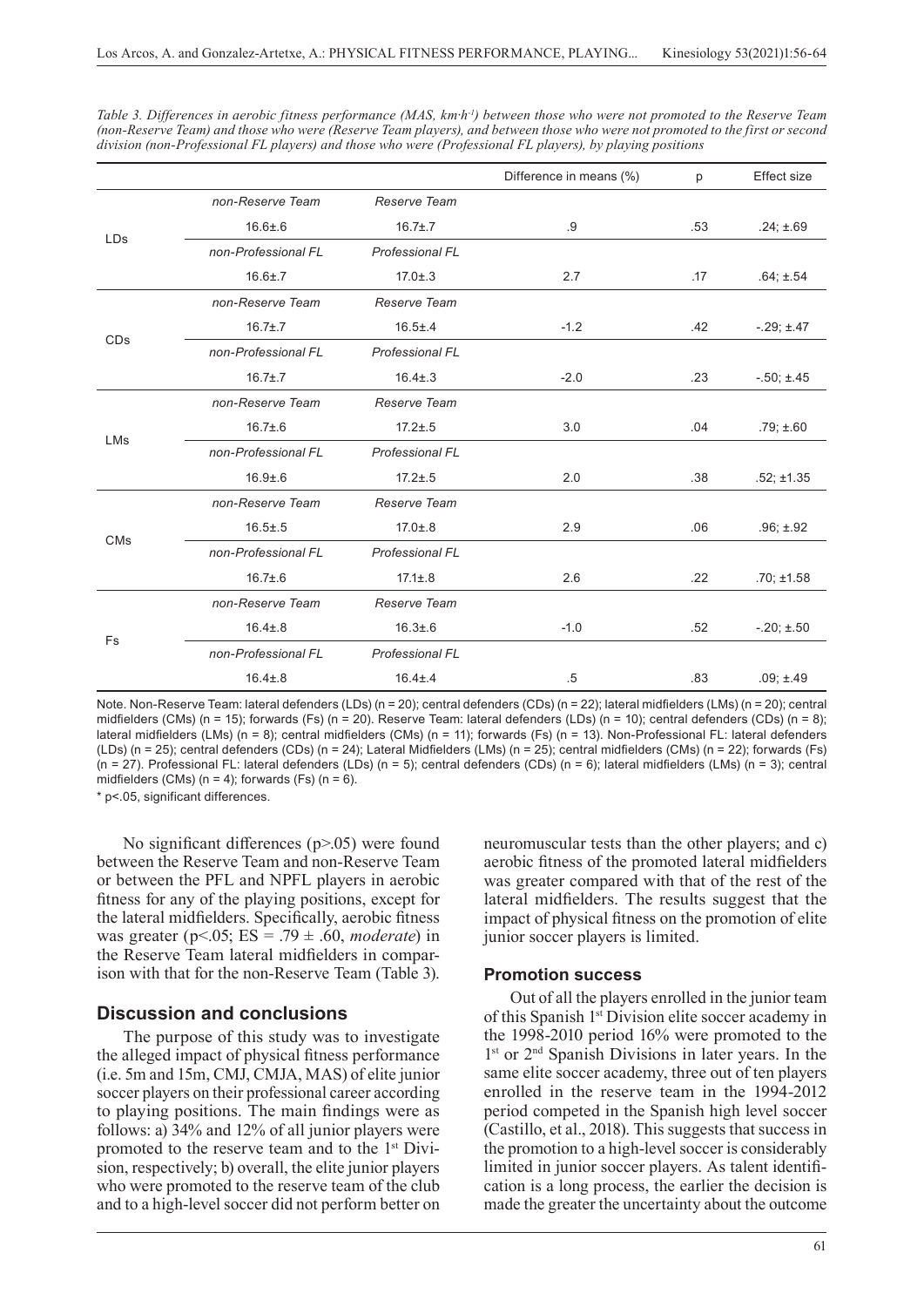(Gonçalves, et al., 2012). By tactical positions, the percentage of promotions to the  $1<sup>st</sup>$  or  $2<sup>nd</sup>$  Spanish Divisions ranged from 11% (goalkeepers and lateral midfielders) to 25% (central defenders), while for the players promoted from the reserve team to the Spanish high-level soccer the percentage ranged from 28% (lateral midfielders) to 38% (lateral defenders) (Castillo, et al., 2018). It appears that promotion success in each playing position is determined by a competitive level.

# **Promotion and physical fitness performance**

No significant differences were found (p>.05) in neuromuscular performance (i.e., sprinting and jumping) between the Reserve Team and non-Reserve Team or between the PFL and NPFL players in any playing positions, except for three out of the 48 comparisons and for three different playing positions (Tables 1 and 2). In the same line, sprint (i.e., 5 m and 15 m times) and jump performances (i.e., CMJ) were not a relevant physical parameter to promotion of players from an elite reserve team to the top level of soccer in Spain, except for central defenders (Martinez-Santos, et al., 2016). This suggested that, after a continuous selection process in the elite soccer academies (Bidaurrazaga-Letona, Lekue, Amado, & Gil, 2019), neuromuscular performance did not determine the promotion of junior and reserve team young soccer players to a high-level soccer for most of the playing positions (Martinez-Santos, et al., 2016). It seems that other performance factors (e.g., players' tactical and emotional dimensions) determine the selection of young soccer players (i.e., junior and reserve players) for competing at a high level (Dodd & Newans, 2018). While a higher profile in sprinting and jumping (i.e., 5 m, 15 m and CMJ) has shown to be an advantage for the promotion of the reserve team central defenders to a high-level soccer (Martinez-Santos, et al., 2016), no significant differences were found between the Reserve Team and non-Reserve Team or between the PFL and NPFL central defenders, suggesting that neuromuscular performance can be an advantage in the last step to a high-level soccer for central defenders.

 Significant differences were not found (p>.05) in aerobic fitness performance between the Reserve Team and non-Reserve Team or between the PFL and NPFL players in any playing positions, except in lateral midfielders. In the same line, Castillo et al. (2018) did not find differences ( $p$ >.05) between the

players promoted to the Spanish PFL (i.e., 1st and 2nd Divisions) and those not promoted by playing positions (i.e., goalkeepers, lateral defenders, central defenders, lateral midfielders, central midfielders, and forwards). This suggests that once young players of an elite soccer academy are promoted to the junior team of the club their aerobic fitness performance did not determine their promotion to a highlevel soccer (Dodd & Newans, 2018). Performance in aerobic fitness was only significantly (ES= .79  $\pm$ .60; moderate) greater for the Reserve Team lateral midfielders compared to that for the non-Reserve Team lateral midfielders (Table 3), suggesting that a higher MAS performance could be an advantage for these players, but not for the rest of the playing positions, in their promotion from the junior to the reserve team in an elite soccer academy. Castillo et al. (2018) found that aerobic endurance performance did not determine the promotion from an elite reserve team to the Spanish PFL for lateral midfielders. It seems that the aerobic component is a relevant physical fitness parameter for lateral midfielders only until being promoted to the reserve team, but it does not determine their promotion to the PFL level. Better physical fitness means covering greater total distances, running longer distances at a high-intensity level and performing more high-speed bouts than other tactical positions (Bradley, et al., 2009; Bush, Barnes, Archer, Hogg, & Bradley, 2015; Carling, 2013; Di Salvo, et al., 2010; Lago, Casais, Dominguez, & Sampaio, 2010; Palucci Vieira, Carling, Barbieri, Aquino, & Pereira Santiago, 2019; Vigne, Gaudino, Rogowski, Alloatti, & Hautier, 2010).

The results suggest that, overall, the impact of neuromuscular performance (i.e., sprinting and jumping) and aerobic fitness on the promotion of elite junior soccer players is limited. Despite other physical fitness tests not being used to evaluate physical fitness performance of the players and assess their impact on the promotion to a high-level soccer and the characteristics of the club can determine the success of the players, several considerations can be taken into account at a practical level. The reference values of jumping and sprinting performances and aerobic fitness in junior professional soccer players, obtained in this study, can be used by sport technicians in soccer schools to assess the physical fitness performance level of their players. Since it seems that, in general, players belonging to an elite junior team show an appropriate physical fitness performance profiles, coaches can pay greater attention to other dimensions of the players (e.g., tactical dimension).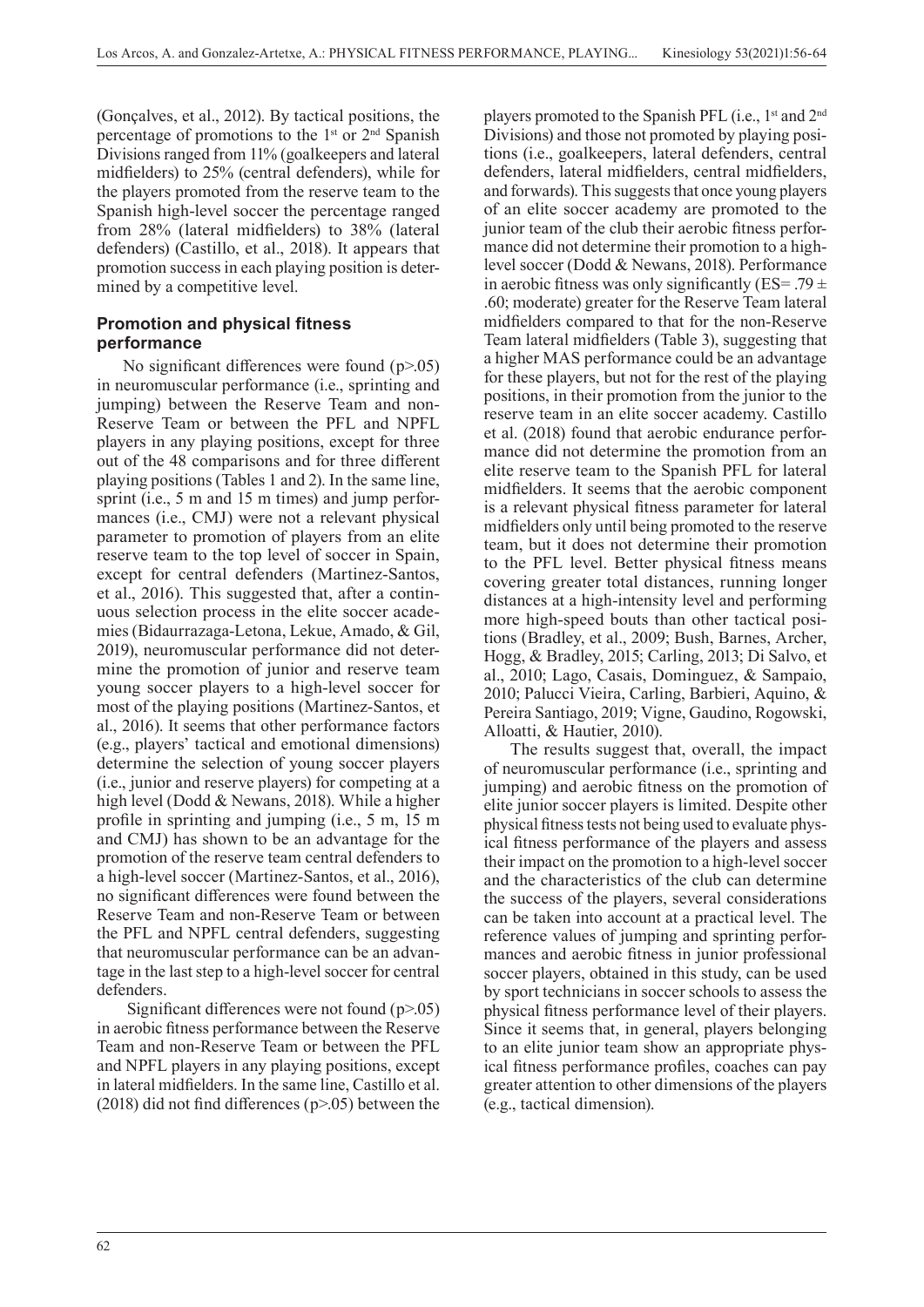#### **References**

- Altmann, S., Ringhof, S., Neumann, R., Woll, A., & Rumpf, M.C. (2019). Validity and reliability of speed tests used in soccer: A systematic review. *PloS One*, *14*(8), e0220982.
- Bidaurrazaga-Letona, I., Lekue, J.A., Amado, M., & Gil, S.M. (2019). Progression in youth soccer: Selection and identification in youth soccer players aged 13-15 years. *Journal of Strength and Conditioning Research*, *33*(9), 2548-2558.
- Bradley, P.S., Sheldon, W., Wooster, B., Olsen, P., Boanas, P., & Krustrup, P. (2009). High-intensity running in English FA Premier League soccer matches. *Journal of Sports Sciences*, *27*(2), 159-168.
- Bush, M., Barnes, C., Archer, D.T., Hogg, B., & Bradley, P.S. (2015). Evolution of match performance parameters for various playing positions in the English Premier League. *Human Movement Science*, *39*, 1-11.
- Carling, C. (2013). Interpreting physical performance in professional soccer match-play: Should we be more pragmatic in our approach? *Sports Medicine*, *43*(8), 655-663.
- Carling, C., Le Gall, F., & Malina, R.M. (2012). Body size, skeletal maturity, and functional characteristics of elite academy soccer players on entry between 1992 and 2003. *Journal of Sports Sciences*, *30*(15), 1683-1693.
- Castillo, D., Los Arcos, A., & Martínez-Santos, R. (2018). Aerobic endurance performance does not determine the professional career of elite youth soccer players. *Journal of Sports Medicine and Physical Fitness*, *58*(4), 392-398.
- Castillo, D., Pérez-González, B., Raya-González, J., Fernández-Luna, Á., Burillo, P., & Lago-Rodríguez, Á. (2019). Selection and promotion processes are not associated by the relative age effect in an elite Spanish soccer academy. *PloS One*, *14*(7), 0219945.
- Coelho E Silva, M.J., Figueiredo, A.J., Simões, F., Seabra, A., Natal, A., Vaeyens, R., Philippaerts, R., Cumming, S.P., & Malina, R.M. (2010). Discrimination of U-14 soccer players by level and position. *International Journal of Sports Medicine*, *31*(11), 790-796.
- Cohen, J. (1988). *Statistical power analysis for the behavioral sciences* (2nd ed.). L. Erlbaum Associates.
- Craig, T.P., & Swinton, P. (2020). Anthropometric and physical performance profiling does not predict professional contracts awarded in an elite Scottish soccer academy over a 10-year period. *European Journal of Sport Science*, doi: 10.1080/17461391.2020.1808079
- Di Salvo, V., Baron, R., González-Haro, C., Gormasz, C., Pigozzi, F., & Bachl, N. (2010). Sprinting analysis of elite soccer players during European Champions League and UEFA Cup matches. *Journal of Sports Sciences*, *28*(14), 1489-1494.
- Dodd, K.D., & Newans, T.J. (2018). Talent identification for soccer: Physiological aspects. *Journal of Science and Medicine in Sport*, *21*(10), 1073-1078.
- Gil, S.M., Zabala-Lili, J., Bidaurrazaga-Letona, I., Aduna, B., Lekue, J.A., Santos-Concejero, J., & Granados, C. (2014). Talent identification and selection process of outfield players and goalkeepers in a professional soccer club. *Journal of Sports Sciences*, *32*(20), 1931-1939.
- Gonaus, C., Birklbauer, J., Lindinger, S.J., Stöggl, T.L., & Müller, E. (2019). Changes over a decade in anthropometry and fitness of elite Austrian youth soccer players. *Frontiers in Physiology*, *10*, 333.
- Gonçalves, C.E.B., Rama, L.M.L., & Figueiredo, A.B. (2012). Talent identification and specialization in sport: An overview of some unanswered questions. *International Journal of Sports Physiology and Performance*, *7*(4), 390-393.
- Hopkins, W. (2007). A spreadsheet for deriving a confidence interval, mechanistic inference and clinical inference from a p value. *Sportscience*, *11*, 16-20.
- Hopkins, W.G., Marshall, S.W., Batterham, A.M., & Hanin, J. (2009). Progressive statistics for studies in sports medicine and exercise science. *Medicine and Science in Sports and Exercise*, *41*(1), 3-13.
- Huijgen, B.C.H., Elferink-Gemser, M.T., Lemmink, K.A.P.M., & Visscher, C. (2014). Multidimensional performance characteristics in selected and deselected talented soccer players. *European Journal of Sport Science*, *14*(1), 2-10.
- Kuipers, H., Verstappen, F.T., Keizer, H.A., Geurten, P., & van Kranenburg, G. (1985). Variability of aerobic performance in the laboratory and its physiologic correlates. *International Journal of Sports Medicine*, *6*(4), 197-201.
- Lago, C., Casais, L., Dominguez, E., & Sampaio, J. (2010). The effects of situational variables on distance covered at various speeds in elite soccer. *European Journal of Sport Science*, *10*(2), 103-109.
- Lago-Peñas, C., Rey, E., Casáis, L., & Gómez-López, M. (2014). Relationship between performance characteristics and the selection process in youth soccer players. *Journal of Human Kinetics*, *40*, 189-199.
- le Gall, F., Carling, C., Williams, M., & Reilly, T. (2010). Anthropometric and fitness characteristics of international, professional and amateur male graduate soccer players from an elite youth academy. *Journal of Science and Medicine in Sport / Sports Medicine Australia*, *13*(1), 90-95.
- Léger, L., & Boucher, R. (1980). An indirect continuous running multistage field test: The Université de Montréal track test. *Canadian Journal of Applied Sport Sciences=Journal Canadien des Sciences Appliquées au Sport*, *5*(2), 77-84.
- Los Arcos, A., Martínez-Santos, R., & Castillo, D. (2020). Spanish elite soccer reserve team configuration and the impact of physical fitness performance. *Journal of Human Kinetics*, *31*(71), 211-218.